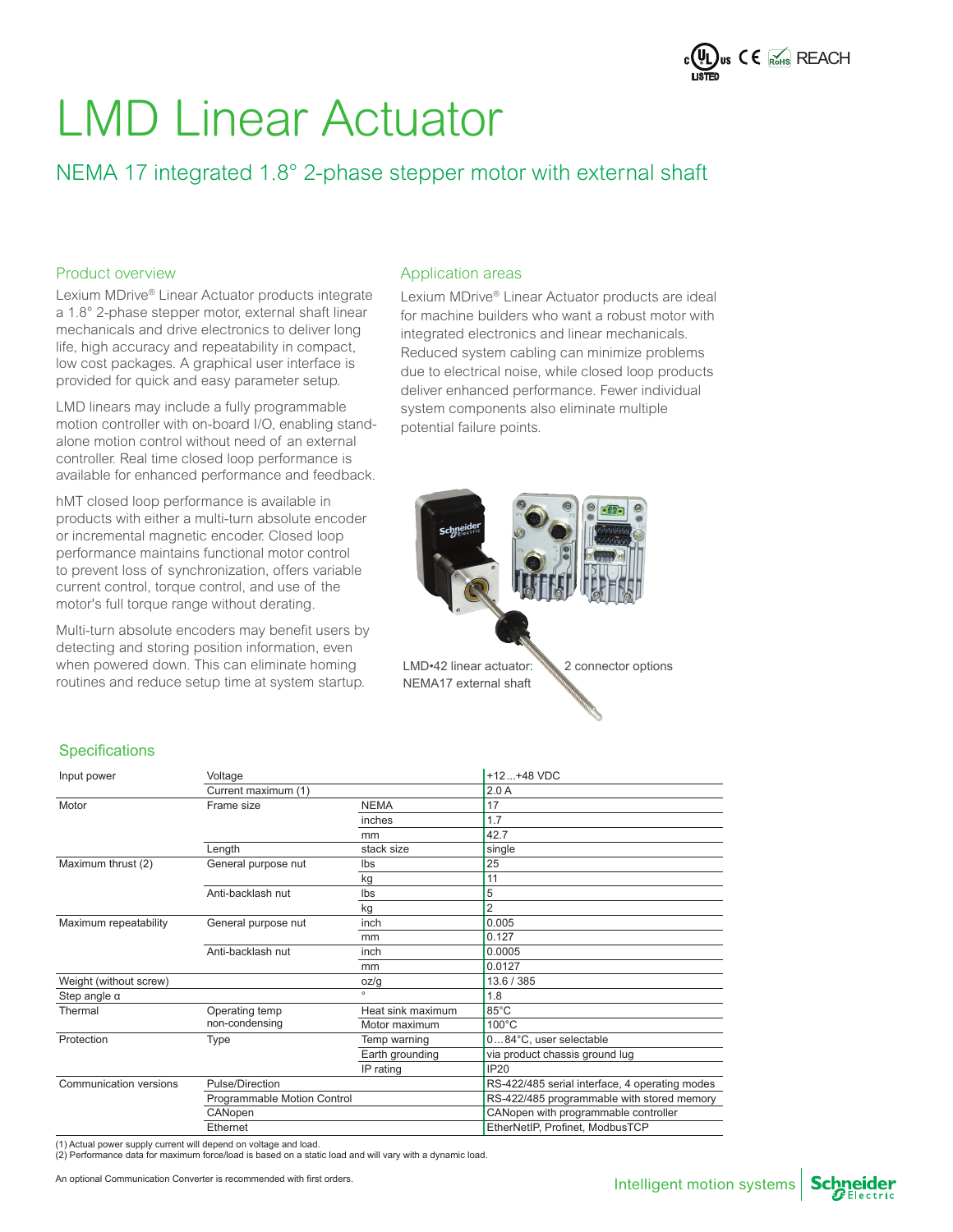NEMA 17 integrated 1.8° 2-phase stepper motor with external shaft

### LMD•42 Linear – external shaft, NEMA size 17

Dimensions in inches (mm), unless specified



Ø D  $\alpha$  E  $\overline{\mathcal{O}}$  B

Anti-backlash nut outline General purpose nut outline

#### Nut specifications



General purpose nut For applications not requiring anti-

backlash and wear compensation Flange shape: round

#### Lead screw specifications

|                                                                                                       |                                              |                            | Screw A               | Screw <sub>B</sub>     | Screw C               |
|-------------------------------------------------------------------------------------------------------|----------------------------------------------|----------------------------|-----------------------|------------------------|-----------------------|
| Travel<br>Per revolution                                                                              |                                              | 0.25"<br>$6.35 \text{ mm}$ | 0.125"<br>3.175 mm    | $0.063"$ /<br>1.588 mm |                       |
|                                                                                                       | Per full step                                |                            | 0.00125"<br>0.0317 mm | 0.00063"<br>0.0158 mm  | 0.00031"<br>0.0079 mm |
| Load limit*                                                                                           | External<br>General<br>purpose<br>shaft nuts |                            | 25 lbs / 11 kg        |                        |                       |
|                                                                                                       |                                              | Anti-backlash              | $5$ lbs $/$ 2 kg      |                        |                       |
| *Performance data for maximum force/load is based on a static load and will vary with a dynamic load. |                                              |                            |                       |                        |                       |

Anti-backlash nut

mm

B F

Flange shape: triangle

Purpose: backlash free operation for high accuracy and low drag torque.

A

| inches<br>(mm)     | A              | В                     | D             | F               |                | <b>BCD</b>     | drag<br>torque                |
|--------------------|----------------|-----------------------|---------------|-----------------|----------------|----------------|-------------------------------|
| General<br>purpose | 0.50<br>(12.7) | 0.75<br>(19.1)        | 1.0<br>(25.4) | 0.14<br>(3.6)   | 0.15<br>(3.81) | 0.75<br>(19.1) | free<br>wheeling              |
| Anti-<br>backlash  | 0.50<br>(12.7) | 0.9<br>(22.86)<br>max | 1.0<br>(25.4) | 0.143<br>(3.63) | 0.18<br>(4.57) | 0.75<br>(19.1) | $< 1.0$ oz-in<br>$< 0.7$ N-cm |

| Threaded end | Metric end:<br>$M4 \times 0.7$ mm<br>thread to within 0.03"/<br>0.76 mm of shoulder | UNC end:<br>#8-32 UNC-2A thread<br>to within 0.03"/<br>0.76 mm of shoulder |
|--------------|-------------------------------------------------------------------------------------|----------------------------------------------------------------------------|
| Smooth end   | $@$ 0.1967" +0.001<br>$\varnothing$ 5 mm +0.003                                     |                                                                            |
| None         |                                                                                     |                                                                            |







\*Load limit is determined by selected nut. Performance data for maximun force/load is based on a *static* load and will vary with a *dynamic* load.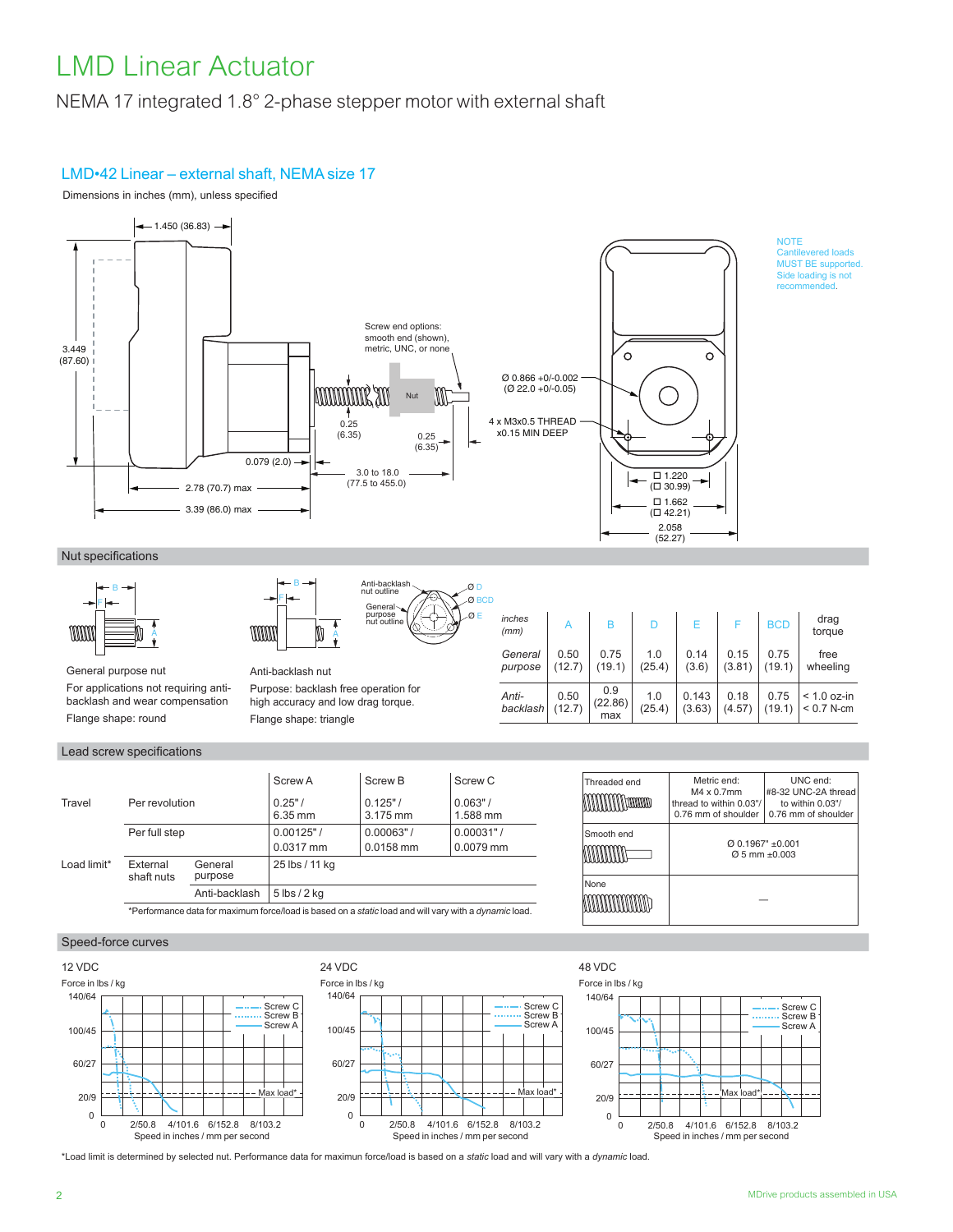### NEMA 17 integrated 1.8° 2-phase stepper motor with external shaft





ICP0531

#### Accessories

| for pluggable connector products                                                                                                                                                                                                                                                                                                                                                                                                                                                                                                                               |                               |                              |           | comm types (1) |           |   |
|----------------------------------------------------------------------------------------------------------------------------------------------------------------------------------------------------------------------------------------------------------------------------------------------------------------------------------------------------------------------------------------------------------------------------------------------------------------------------------------------------------------------------------------------------------------|-------------------------------|------------------------------|-----------|----------------|-----------|---|
| description                                                                                                                                                                                                                                                                                                                                                                                                                                                                                                                                                    | length feet $(m)$             | part number                  | P         | M              |           | Е |
| <b>Communication converters</b><br>USB-pluggable converter to set/program communication<br>parameters in 32- or 64-bit                                                                                                                                                                                                                                                                                                                                                                                                                                         |                               |                              |           |                |           |   |
| Mates to DB9 connector                                                                                                                                                                                                                                                                                                                                                                                                                                                                                                                                         | 6.0(1.8)                      | MD-CC404-000                 | $\bullet$ | $\bullet$      |           |   |
| Mates to DB9 connector. Includes: CAN dongle, terminating<br>resistor, and pre-wired mating cables                                                                                                                                                                                                                                                                                                                                                                                                                                                             | 6.0(1.8)                      | MD-CC501-000                 |           |                |           |   |
| Replacement mating connector kits                                                                                                                                                                                                                                                                                                                                                                                                                                                                                                                              |                               |                              |           |                |           |   |
| Includes one 2-pin power mate, and one set (2 pieces) 7-pin<br>multifunction mates                                                                                                                                                                                                                                                                                                                                                                                                                                                                             |                               | $CK-14$                      | $\bullet$ |                |           |   |
| Includes one 2-pin power mate, and one set (2 pieces) 7-pin<br>multifunction mates                                                                                                                                                                                                                                                                                                                                                                                                                                                                             |                               | <b>CK-15</b>                 |           | $\bullet$      |           |   |
|                                                                                                                                                                                                                                                                                                                                                                                                                                                                                                                                                                |                               |                              |           |                |           |   |
| for M12 circular connector products                                                                                                                                                                                                                                                                                                                                                                                                                                                                                                                            | length feet $(m)$ part number |                              | P         | comm types (1) |           |   |
| <b>Communication converters</b>                                                                                                                                                                                                                                                                                                                                                                                                                                                                                                                                |                               |                              |           |                |           |   |
| USB-pluggable converter to set/program communication<br>parameters in 32- or 64-bit                                                                                                                                                                                                                                                                                                                                                                                                                                                                            |                               |                              |           |                |           |   |
|                                                                                                                                                                                                                                                                                                                                                                                                                                                                                                                                                                | 6.0(1.8)<br>6.0(1.8)          | MD-CC405-000<br>MD-CC502-000 | $\bullet$ |                |           |   |
|                                                                                                                                                                                                                                                                                                                                                                                                                                                                                                                                                                |                               |                              |           |                |           |   |
|                                                                                                                                                                                                                                                                                                                                                                                                                                                                                                                                                                | 10.0(3.0)                     | MD-CS600-000                 | $\bullet$ | ٠              |           |   |
|                                                                                                                                                                                                                                                                                                                                                                                                                                                                                                                                                                | 10.0(3.0)                     | MD-CS620-000                 | $\bullet$ | $\bullet$      | $\bullet$ |   |
|                                                                                                                                                                                                                                                                                                                                                                                                                                                                                                                                                                | 10.0(3.0)                     | MD-CS630-000                 | $\bullet$ |                |           |   |
|                                                                                                                                                                                                                                                                                                                                                                                                                                                                                                                                                                | 10.0(3.0)                     | MD-CS610-000                 |           | $\bullet$      | $\bullet$ |   |
|                                                                                                                                                                                                                                                                                                                                                                                                                                                                                                                                                                | 6.5(2.0)                      | MD-CS640-000                 |           |                |           |   |
| Mates to M12 5-pin female connector<br>Mates to M12 5-pin male connector. Includes: CAN dongle,<br>terminating resistor, and pre-wired mating cables<br><b>Cordsets</b><br>Shielded cables pre-wired with straight M12 mating connectors<br>Communication cordset mates to 5-pin female connector<br>Power cordset mates to 4-pin male connector<br>I/O cordset mates to 12-pin female connector<br>I/O cordset mates to 12-pin male connector<br>Communication cordset mates to 4-pin female connector<br>Communication cordset mates to 5-pin male connector | 10.0(3.0)                     | MD-CS650-000                 |           |                |           |   |
| Daisy chaining<br>Connect multiple units together in sequence with Y cable.<br>Termination plug, sold separately, is required at end of run.                                                                                                                                                                                                                                                                                                                                                                                                                   |                               |                              |           |                |           |   |
| Y cable mates to M12 communication connector                                                                                                                                                                                                                                                                                                                                                                                                                                                                                                                   | 0.3(1.0)                      | MD-CS660-000                 |           |                |           |   |

(1) Communication types:<br>P = Pulse/Direction via RS-422/485 serial interface<br>M = Programmable Motion Control via RS-422/485 serial interface<br>A = CANopen interface<br>E = EtherNet/IP, ModbusTCP, Profinet, MCode/TCP<br>E = EtherNe

for all products with Absolute Encoder

| description                                                                            | length feet $(m)$ part number |               |
|----------------------------------------------------------------------------------------|-------------------------------|---------------|
| Back-up battery pack<br>Extend stored position data up to 5-years for 1 to 6 LMD units |                               |               |
| Battery pack, DIN-rail mount. Uses 3 AA batteries, not provided                        |                               | ICP0531       |
| LMD mating cable(s) with crimp connector to flying lead end                            | 3.3(1.0)                      | PD02-0531-FL1 |
| PLC mating cable with crimp connector to flying lead end                               | 3.3(1.0)                      | PD04-0531-FL1 |